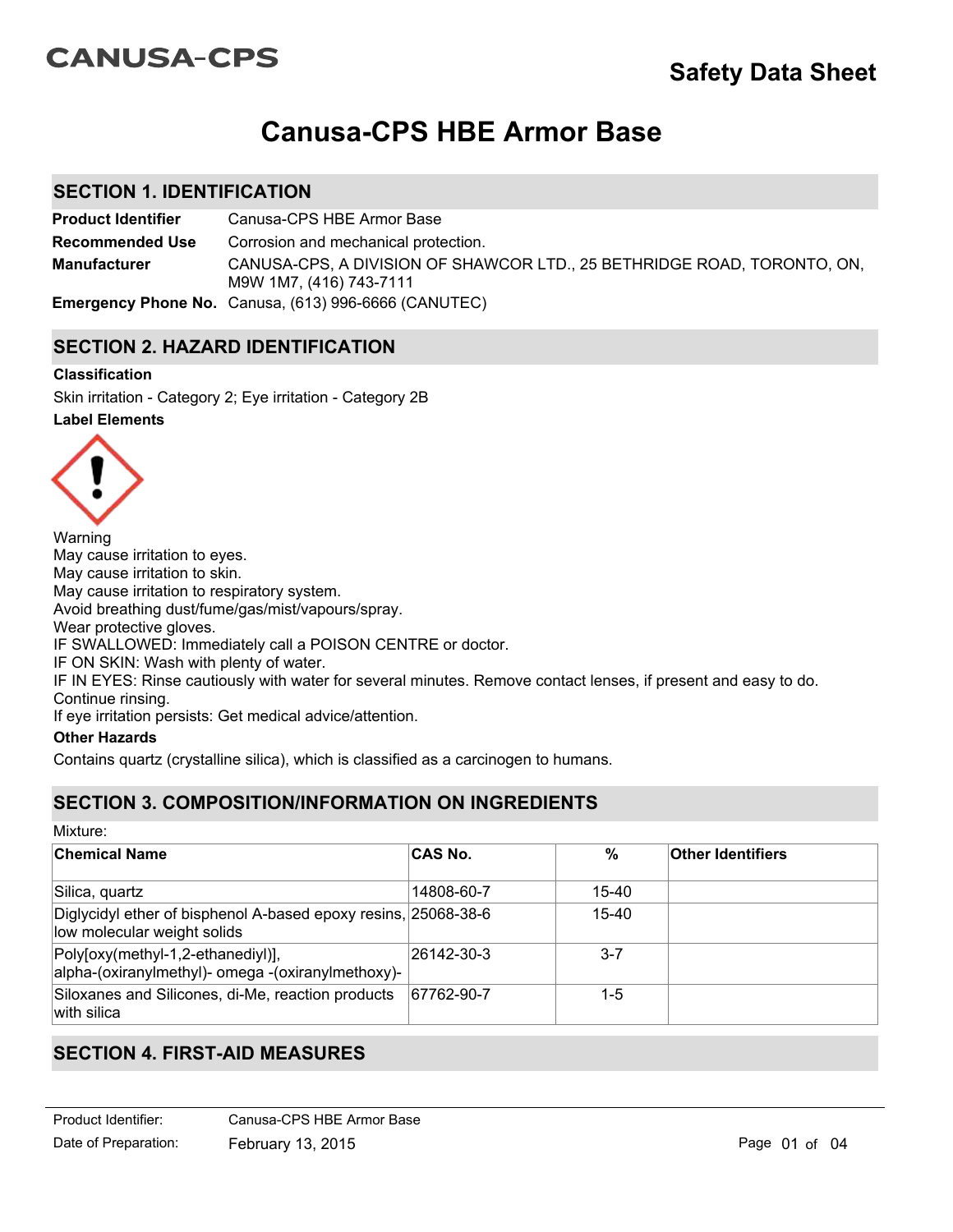#### **First-aid Measures**

#### **Inhalation**

Move to fresh air. Get medical advice or attention if you feel unwell or are concerned.

#### **Skin Contact**

Immediately wash gently and thoroughly with lukewarm, gently flowing water and mild soap for 15-20 minutes. Remove contaminated clothing. Get medical advice or attention if you feel unwell or are concerned.

#### **Eye Contact**

Immediately rinse the contaminated eye(s) with lukewarm, gently flowing water for 15-20 minutes, while holding the eyelid(s) open. If eye irritation persists, get medical advice or attention.

## **Ingestion**

Do not induce vomiting. Call Poison Centre or doctor.

## **SECTION 5. FIRE-FIGHTING MEASURES**

## **Extinguishing Media**

## **Suitable Extinguishing Media**

Water spray; dry chemical; carbon dioxide.

## **Specific Hazards Arising from the Product**

Irritating vapours may be released during decomposition.

Toxic and irritating gases including; oxides of carbon, organic acids, carboxylic acids, aldehydes, alcohols, acrolein, phosphorous oxides, and sulfur oxides.

## **Special Protective Equipment and Precautions for Fire-fighters**

Use a self-contained breathing apparatus and full protective clothing. Do not use direct stream of water.

## **SECTION 6. ACCIDENTAL RELEASE MEASURES**

## **Personal Precautions, Protective Equipment, and Emergency Procedures**

Remove all sources of ignition. Wear appropriate personal protective equipment.

#### **Environmental Precautions**

Prevent run-off from entering drains or waterways.

#### **Methods and Materials for Containment and Cleaning Up**

Soak up spills with inert absorbent material and place in a suitable closed container; dispose of in compliance with applicable legislation.

## **SECTION 7. HANDLING AND STORAGE**

#### **Precautions for Safe Handling**

Wear appropriate PPE.

#### **Conditions for Safe Storage**

Cool, dry environment. Separate from incompatible materials (see Section 10: Stability and Reactivity).

## **SECTION 8. EXPOSURE CONTROLS/PERSONAL PROTECTION**

#### **Control Parameters**

|                                                                                         | <b>ACGIH TLV®</b>         |             | <b>OSHA PEL</b>            |         | <b>AIHA WEEL</b> |            |
|-----------------------------------------------------------------------------------------|---------------------------|-------------|----------------------------|---------|------------------|------------|
| <b>Chemical Name</b>                                                                    | TWA                       | <b>STEL</b> | TWA                        | Ceilina | 8-hr TWA         | <b>TWA</b> |
| Diglycidyl ether of bisphenol A-based  <br>epoxy resins, low molecular weight<br>solids | <b>Not</b><br>established |             | <b>Not</b><br>lestablished |         |                  |            |

#### **Appropriate Engineering Controls**

General ventilation is usually adequate. Use local exhaust ventilation and enclosure, if necessary, to control amount in

Product Identifier: Date of Preparation: February 13, 2015 **Page 02 of 04** Page 02 of 04 Canusa-CPS HBE Armor Base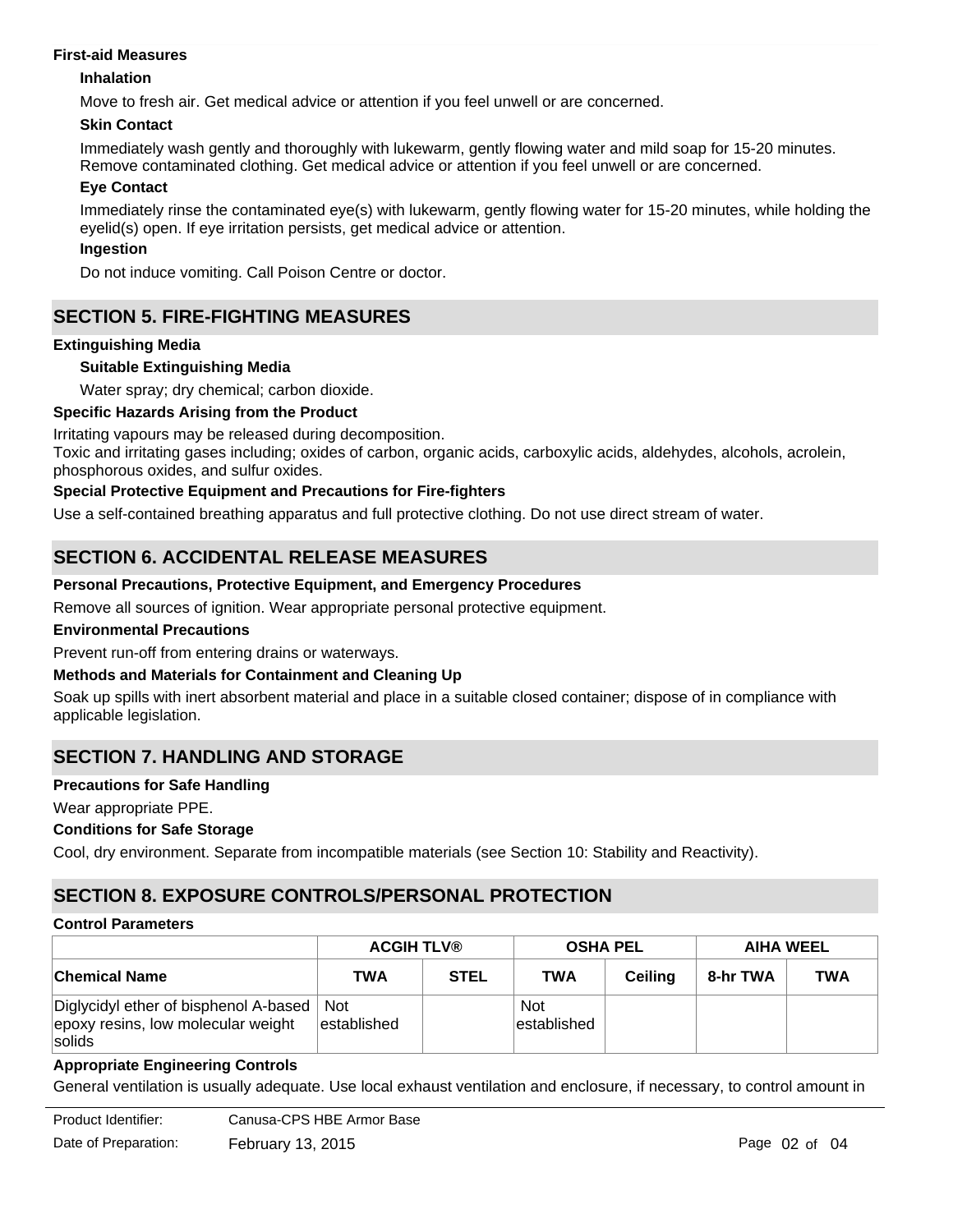**Individual Protection Measures Skin Protection Respiratory Protection Eye/Face Protection** Wear a NIOSH approved air-purifying respirator with an organic vapour cartridge. Chemical-resistant gloves. Wear chemical safety goggles. the air.

# **SECTION 9. PHYSICAL AND CHEMICAL PROPERTIES**

| <b>Basic Physical and Chemical Properties</b> |                    |  |  |
|-----------------------------------------------|--------------------|--|--|
| Appearance                                    | Dark grey - brown. |  |  |
| <b>Relative Density (water = 1)</b>           | 1.946              |  |  |
| <b>Other Information</b>                      |                    |  |  |
| <b>Physical State</b>                         | Liquid             |  |  |

## **SECTION 10. STABILITY AND REACTIVITY**

# **Reactivity** Avoid strong acids and oxidizers.

**Chemical Stability** Normally stable.

# **SECTION 11. TOXICOLOGICAL INFORMATION**

## **Acute Toxicity**

| <b>Chemical Name</b>                                                                  | <b>LC50</b> | LD50 (oral)             | LD50 (dermal)                  |
|---------------------------------------------------------------------------------------|-------------|-------------------------|--------------------------------|
| Diglycidyl ether of bisphenol<br>A-based epoxy resins, low<br>molecular weight solids |             | 11400-13600 mg/kg (rat) | $\approx$ 23500 mg/kg (rabbit) |

## **Skin Corrosion/Irritation**

May cause irritation.

## **Serious Eye Damage/Irritation**

May cause irritation.

## **STOT (Specific Target Organ Toxicity) - Single Exposure**

**Inhalation**

May cause irritation.

**Ingestion**

Harmful if swallowed.

## **Carcinogenicity**

| <b>IARC</b>                                 | <b>ACGIH®</b>  | <b>INTP</b>      | <b>OSHA</b>       |
|---------------------------------------------|----------------|------------------|-------------------|
| Not Listed<br>di-Me, reaction products with | Not designated | Not Listed       | Not Listed        |
| Group 1                                     | A2             | Known carcinogen | <b>Not Listed</b> |
| Group 3                                     | Not designated | Not Listed       | Not Listed        |
|                                             |                |                  |                   |